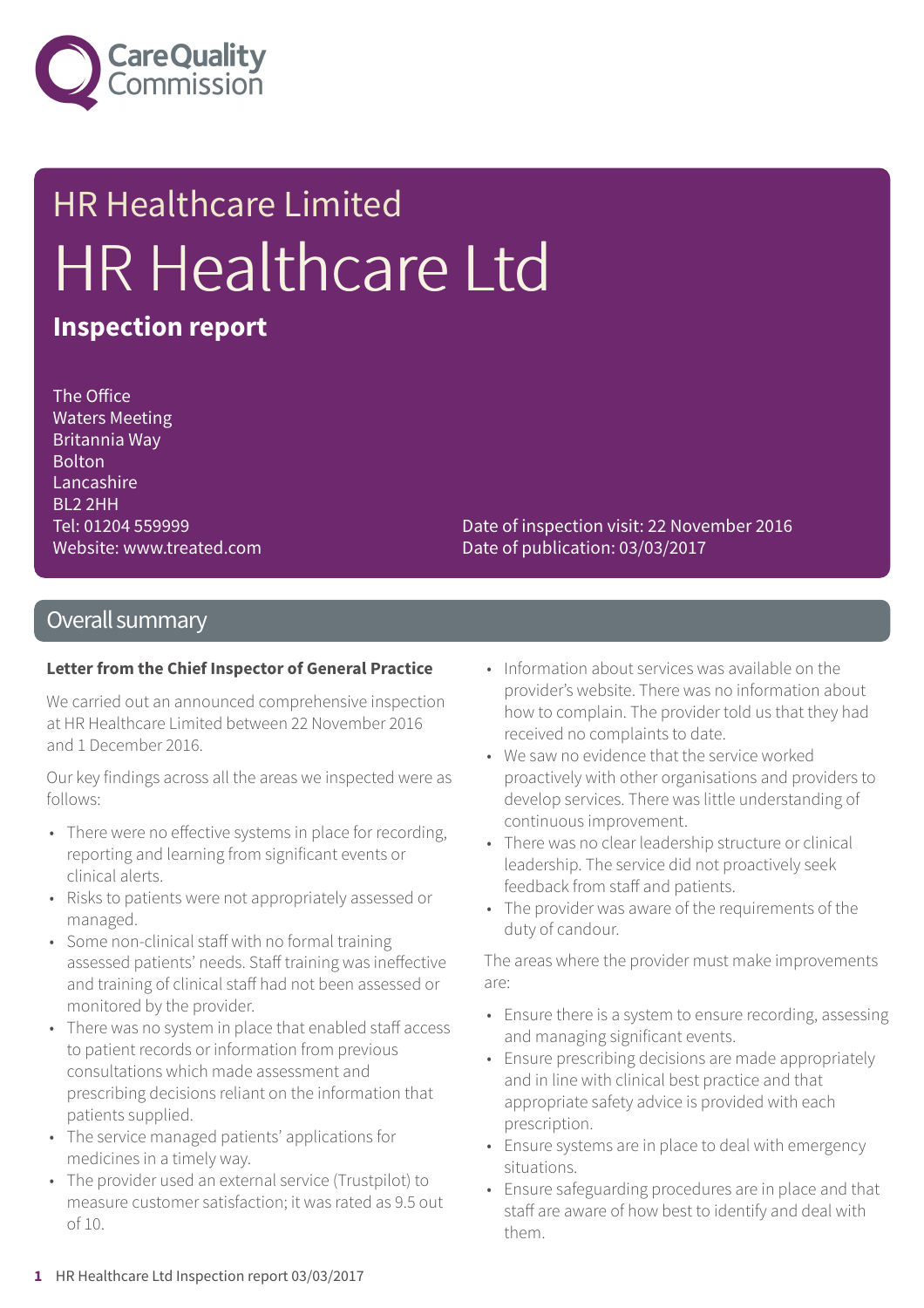## Summary of findings

- Ensure patient identity is confirmed for each prescription and the resulting delivery of medicines is appropriate.
- Ensure that medical information displayed on HR Healthcare website(s) is clear and unambiguous.
- Ensure information about making complaints is available and that there is a system for recording, investigating and monitoring these.
- Ensure feedback from patients and staff is gathered to improve services.
- Ensure there is a clear leadership structure, with effective governance and strategies to deliver high quality care.

• Ensure policies and protocols are available to all staff.

The areas where the provider should make improvement are:

• Update the business continuity plan to include relocation and data disposal considerations.

We have suspended the registration of this provider for three months from 2 December 2016 in order to protect patients .

**Professor Steve Field** CBE FRCP FFPH FRCGPChief Inspector of General Practice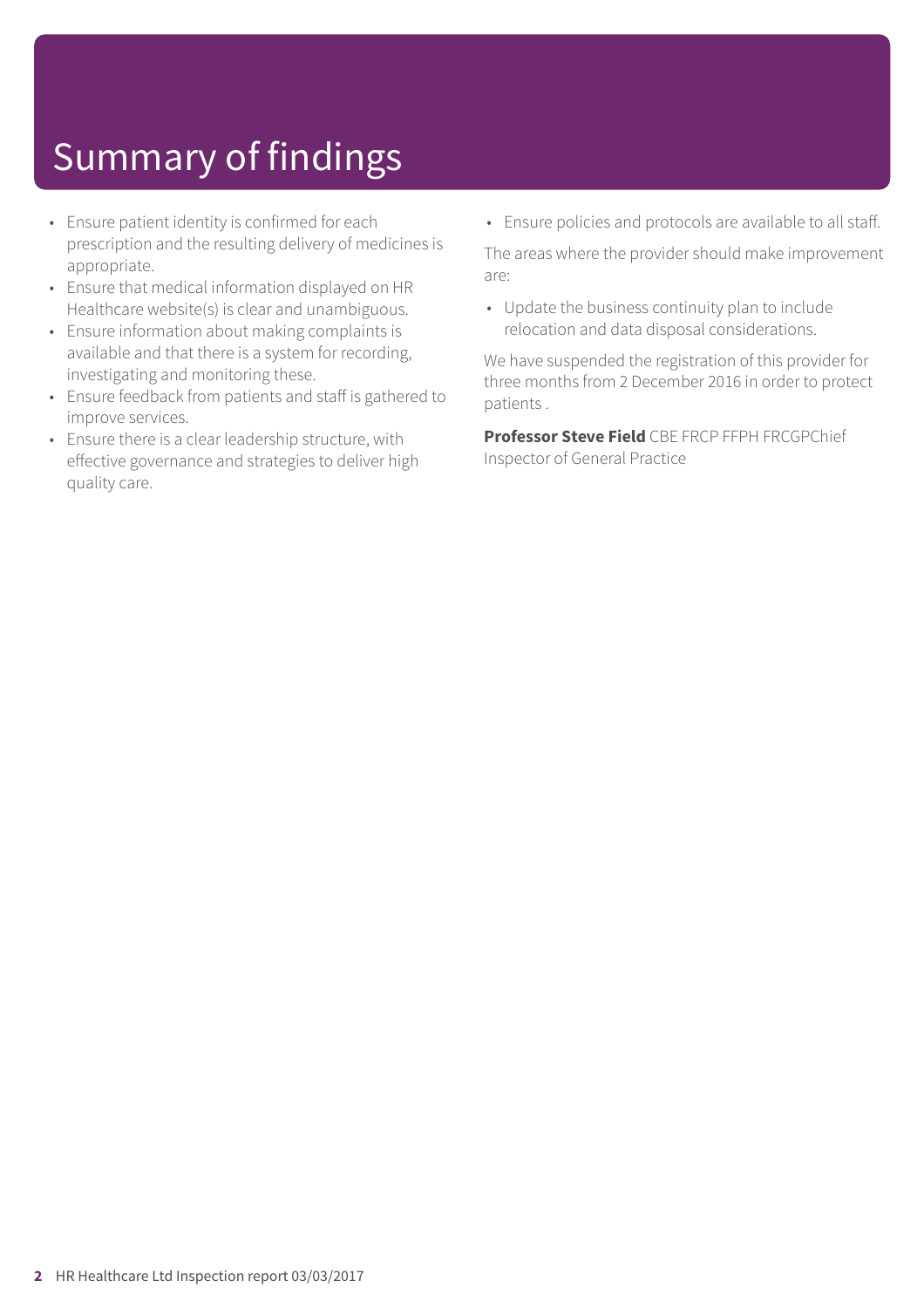## The five questions we ask about services and what we found

We always ask the following five questions of services.

### **Are services safe?**

- Staff were not clear about reporting incidents, near misses and concerns. Although the service carried out investigations when there were unintended or unexpected safety incidents, there was no evidence lessons learned were communicated and so safety was not improved. Patients did not receive a written explanation or an apology when one was appropriate. We were told verbal explanations were given, but there were no records of these.
- Patients were at risk of harm because systems and processes were not in place to keep them safe. For example, there was no system / process to confirm patients' medical history and previous prescribing decisions for prescribing medicines, and no system for managing medical safety alerts.
- There was insufficient attention given to safeguarding children and vulnerable adults. Staff did not understand how to recognise safeguarding issues.
- The company was registered with the Information Commissioner's Office.

### **Are services effective?**

- Patient outcomes were hard to identify as little or no reference was made to audits or quality improvement.
- There was minimal engagement with other providers of health and social care.
- There was limited recognition of the benefit of an appraisal process for staff. The provider had no oversight of clinician's training and continuous professional development. Training of non-clinical staff was ineffective.
- Basic care and treatment requirements were not met. Patients did not receive appropriate "safety net" advice to support the medicines they were prescribed.
- Consent to care and treatment was not sought in line with the Mental Capacity Act 2005, there was no provider policy relating to capacity and consent.

### **Are services caring?**

- Some information displayed on the provider's website was unclear for patients.
- Available information from patients on how well they were treated suggested that they were treated with respect and compassion.

### **Are services responsive to people's needs?**

- The processes established by the service were not appropriate to treat patients' needs. Consultations were conducted via an on-line form and effectiveness of treatments were not available to assess.
- There was no information for patients on how to make a complaint. There was no mechanism in place for patients to make complaints.
- Systems and processes for gathering and acting on suggestions and feedback were limited.

### **Are services well-led?**

- The service did not have a clear vision and strategy. Staff were not clear about their responsibilities in relation to the vision or strategy.
- There was no clear leadership structure; clinical leadership was poor and sporadic.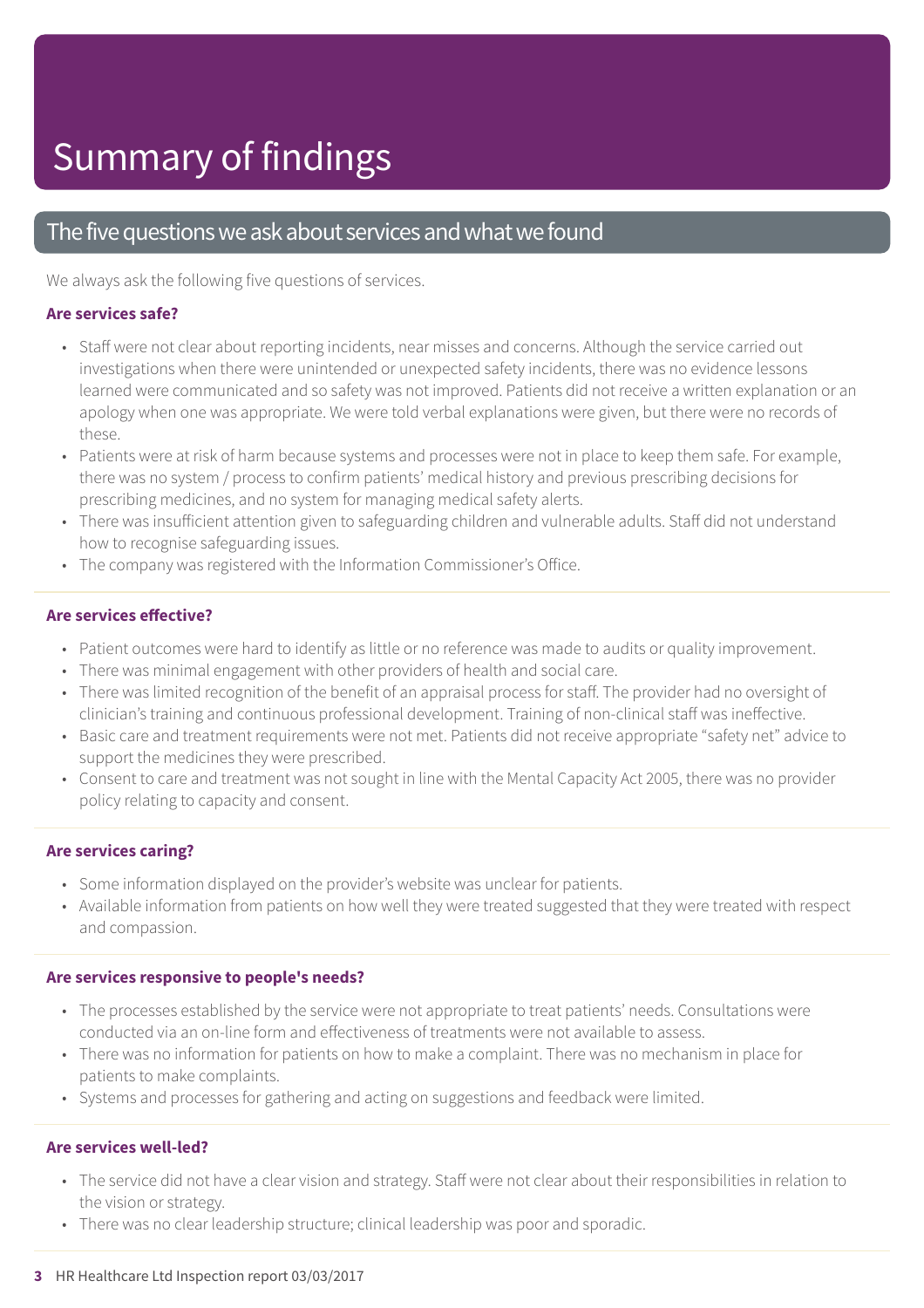- The service had a number of policies and procedures to govern activity; these were not readily available to on-site staff as they were in paper form. Off-site staff did not have access to policies.
- The service did not hold regular governance meetings and issues were discussed at ad hoc, non-documented meetings.
- The service had not proactively sought feedback from staff or patients.
- Staff had not received performance reviews and did not have clear training/personal development objectives.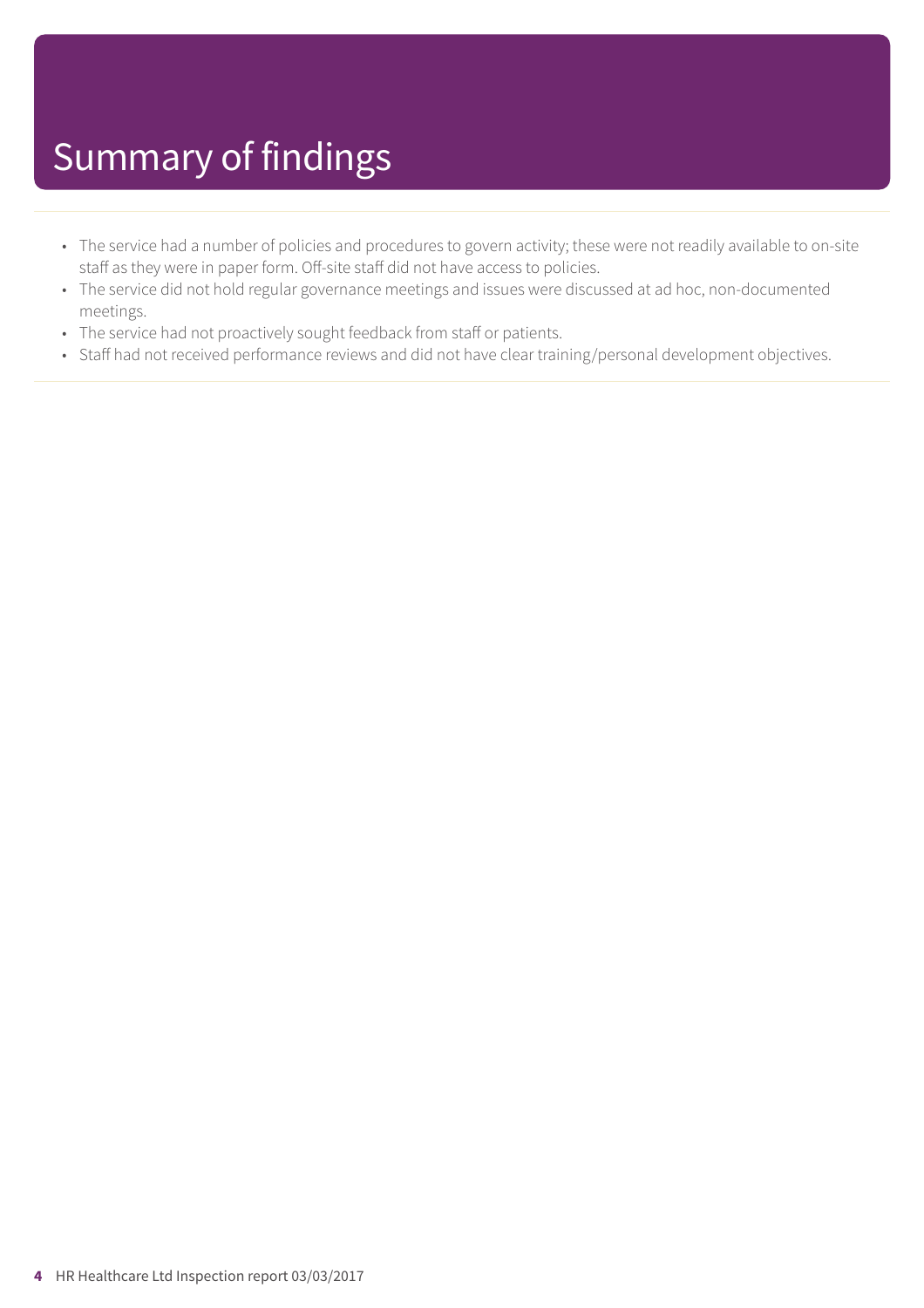

## HR Healthcare Ltd **Detailed findings**

## Background to this inspection

HR Healthcare Limited is a recently established organisation (registered with the Care Quality Commission in July 2016) that operates an online clinic for patients providing consultations and prescriptions and medicines. HR Healthcare employs GPs on the GMC GP register and a prescribing pharmacist to work remotely in undertaking patient consultations when they apply for medicines on-line. The service is open between 9am and 5pm on weekdays and only available to UK residents. This is not an emergency service. Subscribers to the service pay for their medicines when their on-line application has been assessed and approved. Once approved by the prescriber, medicines are dispensed, packed and posted; they are delivered by a third party courier service. The HR Healthcare is operated via a website (www.treated.com). HR Healthcare is also affiliated to a number of other on-line services which are not in the scope of their Care Quality Commission (CQC) registration.

HR Healthcare was registered with the CQC on 12 July 2016. A registered manager is in place. (A registered manager is a person who is registered with the CQC to manage the service. Like registered providers, they are 'registered persons'. Registered persons have legal responsibility for meeting the requirements in the Health and Social Care Act 2008 and Associated Regulations about how the service is run).

We conducted our inspection between 22 November and 1 December 2016. We visited HR Healthcare Limited's

operating site in Bolton on 22 November 2016, where we spoke to managers and staff working there. We spoke with one clinician who prescribed medicines on the day via the telephone. We spoke with another GP prescriber and the clinical lead over the telephone in the following days as and when they were available to speak with us. We looked at policies, other documentation and patient records. We concluded the inspection on the 1 December 2016.

To get to the heart of people's experiences of care, we always ask the following five questions of every service and provider:

- Is it safe?
- Is it effective?
- Is it caring?
- Is it responsive to people's needs?
- Is it well-led?

Our inspection team was led by a CQC Lead Inspector. The team included a GP specialist adviser, a second CQC inspector, a pharmacist specialist, and a clinical fellow.

We inspected this service as part of our comprehensive inspection programme. We carried out a comprehensive inspection of this service under Section 60 of the Health and Social Care Act 2008 as part of our regulatory functions. The inspection was planned to check whether the provider is meeting the legal requirements and regulations associated with the Health and Social Care Act 2008, to look at the overall quality of the service.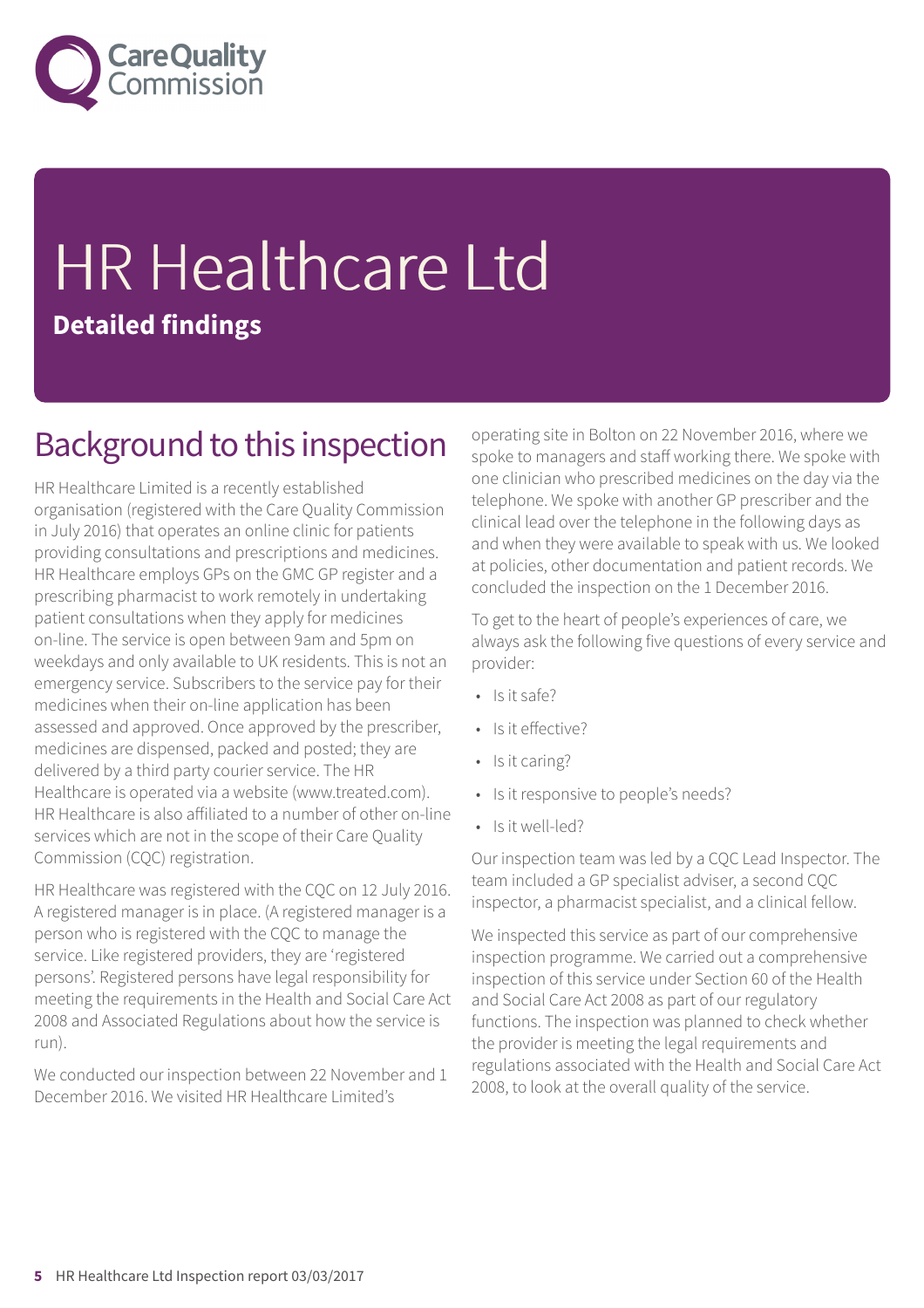## Are services safe?

## **Our findings**

## **Safe track record and learning**

There was policy in place for reporting and recording significant events, however there was no evidence this was effective.

- Staff told us they would inform the registered manager of any incidents; however staff did not have access to documents or policies to support this process. The registered manager had electronic copies of policies and the reporting form available on their laptop computer. The incident recording form supported the recording of notifiable incidents under the duty of candour. (The duty of candour is a set of specific legal requirements that providers of services must follow when things go wrong with care and treatment).We saw no evidence that significant events and case reviews were discussed with all staff although we were told that they would be. We were shown one significant event which had been recorded and investigated where the external courier company had mislaid a patient's medicines.
- There was no evidence that the provider carried out a thorough analysis of significant events and ensured that learning from them was disseminated to staff and embedded in policy and processes. The registered manager accepted that insufficient meetings had taken place to discuss and learning and told us that they would introduce a schedule of meetings and ensure that a variety of standing agenda items would be included.
- We reviewed the only set of minutes of meetings that were provided for a meeting 17 March 2016. We saw evidence "complaints/compliments and SEA discussions" appeared as an agenda item. There was a note of a compliment and flowers had been received by a member of staff for assisting a patient.

### **Overview of safety systems and processes**

The service did not have clearly defined and embedded systems, processes and services in place to keep patients safe and safeguarded from abuse:

• A safeguarding policy was in place, but only in a paper form and available on the registered manager's laptop computer so staff working remotely would not have

access. Clinical staff had little understanding of safeguarding procedures. When given safeguarding scenarios clinical staff failed to display appropriate understanding of what safeguarding issues might be present. There were no visible reminders or flowcharts for staff to be reminded of safeguarding procedures. The registered manager told us that some flowcharts would be produced and put on display. We were told that new systems planned for early 2017 would mean that all policies and protocols would be available to staff on a shared area of the computer systems. One non-clinical member of staff we spoke with did have an understanding of safeguarding; they told us that the system was not set up to identify patients who may be at risk. A whistleblowing policy was available; we saw the contact to the national whistleblowing telephone number was not included. The registered manager told us that this would be rectified and later sent us an updated policy which included the number.

- We asked the registered manager about how safety alerts were dealt with; they told us they relied on the GPs dealing with their own alerts. There was no system in place for recording and monitoring safety alerts, such as those provided by the Medicines and Healthcare products Regulatory Agency (MHRA). This meant that the provider had no oversight as to whether any patients were or had been affected by any medicines which were the subject of safety alerts. The clinician we spoke with could not recall any recent MHRA alerts.
- We were told by the registered manager that a patient's identity was checked before medicines were prescribed, and there was a policy that supported this. Patient's identity was checked using a system called "Equifax" which cross referenced an applicant's address with their credit card details. We were later told by a member of staff that patient's identity was only checked for antibiotic applications. Once approved by a clinician, any prescribed medicines were dispensed and packed by the provider. They were then posted and delivered by an external courier service. We were told that the courier's systems for delivery were high quality and that they checked medicines were delivered to the correct address. Identity checks were not conducted on the recipient, so there was a risk medicines were not delivered appropriately.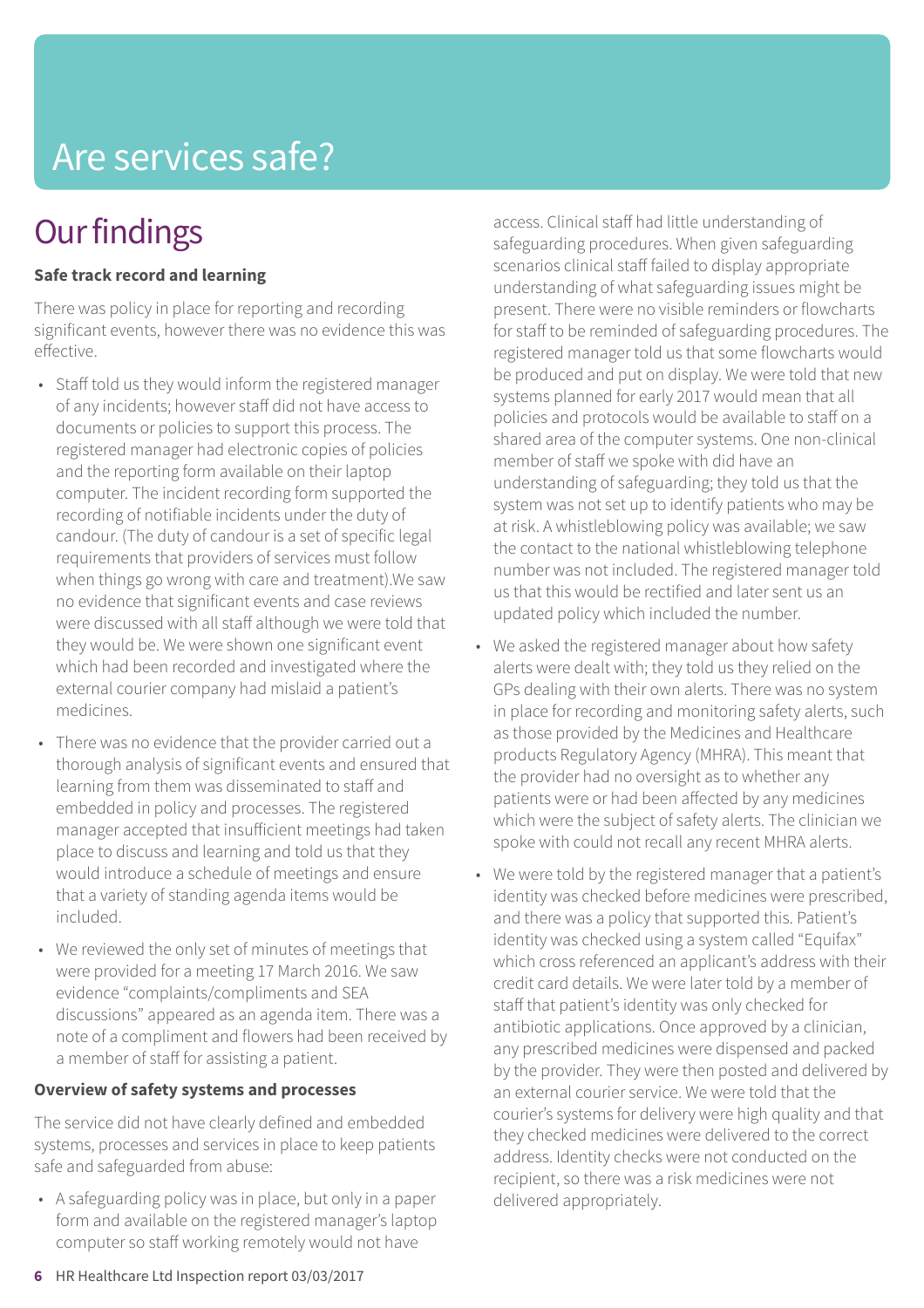## Are services safe?

- We reviewed four personnel files and found not all of the appropriate recruitment checks had been undertaken prior to employment. For example, three files had no proof of identity, some lacked references and all lacked a declaration of medical fitness to perform the role.
- Staff were able to work on the customer service desk or pack medicines as they were trained to perform both roles. There was a yearly planner in place to ensure not too many staff were on leave at the same time. Sickness and unexpected absences were usually covered by staff completing extra shifts or overtime. Staff told us they enjoyed working for HR Healthcare Limited.
- We looked at staff training. We were only able to look at non-clinical staff training as none of the clinical staff provided their training history or requirements to the provider. The provider told us they relied on clinicians own professional bodies to ensure their training was appropriate and up to date. Training records we looked at showed staff had received a variety of on line training. We saw that one member of staff had completed 17 training modules in one day. (safeguarding, conflict resolution, safeguarding children, privacy and dignity, health and safety, complaints, office safety, moving and handling, learning disability awareness, information governance, infection control, fire safety, equality and diversity, visual display units, dementia, customer care and counter fraud.) When we spoke to the staff member about training, they said it was hard to remember as they had done so much in one day. Training of staff was ineffective.
- The service had no systems in place which evidenced they confirmed that all clinical staff were up to date with training. The provider relied on the clinician's professional bodies, the general medical council (GMC) to ensure that clinical staff were up to date. They had no method of ensuring for themselves that this was the case. Clinical staff had access to guidelines from NICE and used this information to make decisions about patients' needs

### **Medicines Management**

• We asked the provider what systems were in place to identify and analyse any incidents, near misses and clinical errors. We were told that there was an accident book for recording workplace incidents, such as slips and falls and that their customer feedback system gave patients the opportunity to rate the service from one to five stars. The system called "Trustpilot" is an open system provided by a third party supplier. Any information that patient put onto the system could be seen by anyone. This meant that patients were unlikely to put sensitive or personal information on the site. We were told that any issues that arose between the clinical prescribers and the supplying pharmacy were dealt with as they arose. There was no system in place for recording these types of incidents, and therefore no opportunity to review or audit them.

- We asked the clinicians how they decided which medicines to offer for sale on their website. There was no documented strategy for this and we were not assured how this list was developed. We were told that medicines were only available for delivery to patients with a UK address.
- We looked at patient consultation records and were concerned at some of the prescribing decisions. For example, one patient was prescribed four courses of seven days each of an antibiotic for urinary tract infections. This was inappropriate as the patient should have been referred for further investigation; prescribing was not in accordance with best clinical practice and national guidance. Another patient was prescribed 12 asthma reliever inhalers over a four month period. There was a risk a person may suffer a life-threatening exacerbation of asthma because they were not being appropriately reviewed in response to their high usage of reliever inhaler.
- We noted that unlicensed medicines were prescribed (for example a medicine for altitude sickness, and a cream for premature ejaculation), however patients were not informed that these medicines were unlicensed and no records were kept of the rationale for prescribing. The pharmacist, who is an independent prescriber, was not aware the service prescribed any unlicensed medicines. In addition, because the medicine is being used 'off-label', the leaflet supplied by the manufacturer did not include sufficient information about use. The provider did not provide any additional information to guide the patient about when and how to take these medicines. This posed a risk to the patients and was not in accordance with General Medical Council guidance.

### **Monitoring risks to patients**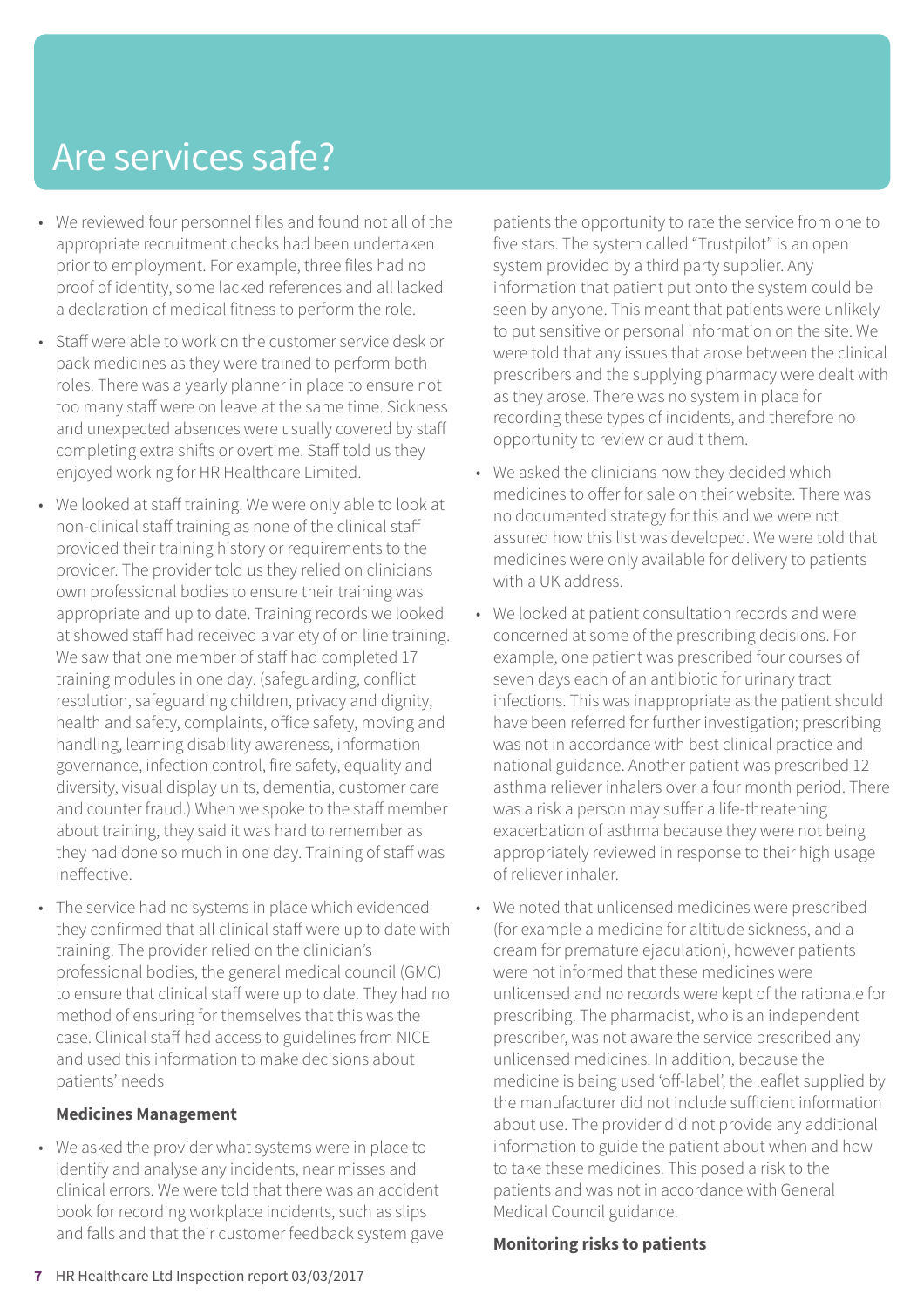## Are services safe?

Risks to patients were inadequately assessed and managed.

• There were few procedures in place for monitoring and managing risks to patient and staff safety. There was no health and safety policy available and no risk register. The service had up to date fire risk assessments and carried out regular fire drills. Only the provider's staff used the premises but no consideration had been given to the workplace risks or to staff working remotely. The registered manager told us that this would be addressed.

### **Arrangements to deal with emergencies and major incidents**

The service did not have adequate arrangements in place to respond to emergencies and major incidents.

• There were no systems or protocols in place to deal with medical emergencies should one take place during an on line consultation. The clinical lead accepted the provider had no formal systems to re-contact a patient if necessary. The provider sent us a new policy after the inspection; however the policy was not effective in dealing with potential medical emergencies whilst patients were on-line.

- Staff had received annual basic life support training. A first aid kit and accident book were available.
- The service had a business continuity plan in place for major incidents such as power failure or building damage. The plan did not have information relating to where the service would re-locate to if the need arose. There was no consideration given to how the provider would deal with the personal data held on their computer systems should the company cease trading. The registered manager told us they would include this information in an updated version of the plan. The provider had service level agreements in place to ensure that data was secure and services maintained. The provider told us that data stored on computer systems was encrypted to an industry standard level but we saw no evidence of this. No telephone calls were recorded. The provider was registered with the Information Commissioner's Office (ICO).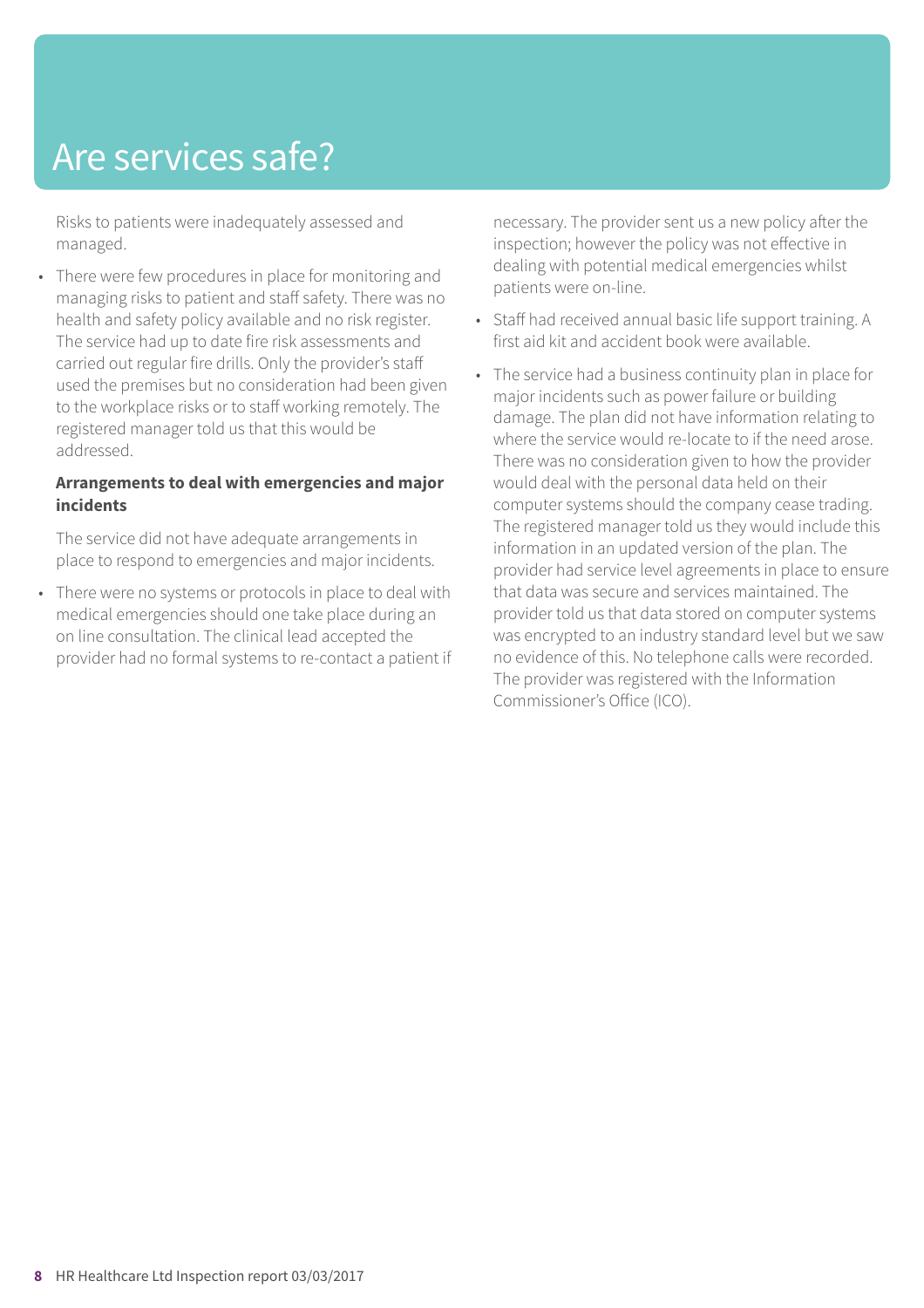## Are services effective?

(for example, treatment is effective)

## **Our findings**

## **Effective needs assessment**

- The service had no overall strategy for assessing the needs of patients who were requesting medicines. Non-clinical staff with no formal training who were working on the customer service desk were sometimes responsible for checking on-line application forms, which included a questionnaire specific to the medicine applied for. These forms which were completed by patients were initially assessed for their suitability in terms of amount of medicines applied for and type. If the customer service desk operative believed the application was not appropriate or there were doubts about the patient's identity, then the application was declined. We saw no evidence of guidance to support this assessment. If the application passed the first level of scrutiny it was forwarded to a clinician for an assessment and a decision as to whether to prescribe the medicines or not. No records were kept of the rationale for the decision. If there was a need for the clinician to converse with the applicant, this could be facilitated by a "chat" function if both were on-line at the same time. This chat history was not recorded and could not therefore be reviewed. Clinicians we spoke with told us they were aware of relevant and current evidence based guidance and standards, including National Institute for Health and Care Excellence (NICE) best practice guidelines. The provider had no way of monitoring these guidelines were followed.
- We saw several examples of prescribing which did not stand up to scrutiny and put patients at risk. For example, a patient who was prescribed emergency hormonal contraception. This same patient had received treatment from HR Healthcare for a sexually transmitted infection one month beforehand and no counselling was recorded regarding sexually transmitted infections or long term contraception needs. There was a risk of unintended pregnancy because the questionnaire the patient completed was not properly designed to elicit the essential information to determine whether the medicine would be safe and effective for them to take.

## **Management, monitoring and improving outcomes for people**

There was no evidence of quality improvement including effective clinical audit.

- There had been two clinical audits completed, these were prompted by advice given by CQC during the registration process. One audit we looked at relating to sexually transmitted infections contained no data. The other audit we looked at related to oral contraception and was single cycle and did not demonstrate improvement. We were told there was no overall strategy to undertake audits. We were told by the clinical lead that there was no analysis yet of the range of antibiotics prescribed and were told that they expected clinicians would use their clinical acumen when prescribing.
- There was no evidence that the service participated in benchmarking or peer review.
- No examples were provided of where audit or assessment of the service had led to any improvements for patients. There was no evidence of improved outcomes for patients.
- There was no evidence of improved health outcomes for patients.

## **Effective staffing**

We were shown little evidence that the staff had the skills, knowledge and experience to deliver effective care and treatment.

- The service had an induction programme for all newly appointed staff. This covered such topics as safeguarding, infection prevention and control, fire safety and confidentiality. New staff were also supported to work alongside other staff and their performance was regularly reviewed during their induction period. There was a comprehensive induction check list.
- The service could not demonstrate how they ensured role-specific training and updating for relevant staff. For example, training for on-line consultations.
- It was not clear how the learning needs of staff were identified. We asked to see staff appraisals and were told none had yet taken place because the service had only been recently established. There was no evidence of other supervision or one to one meetings having taken place. There was a staff appraisal form ready for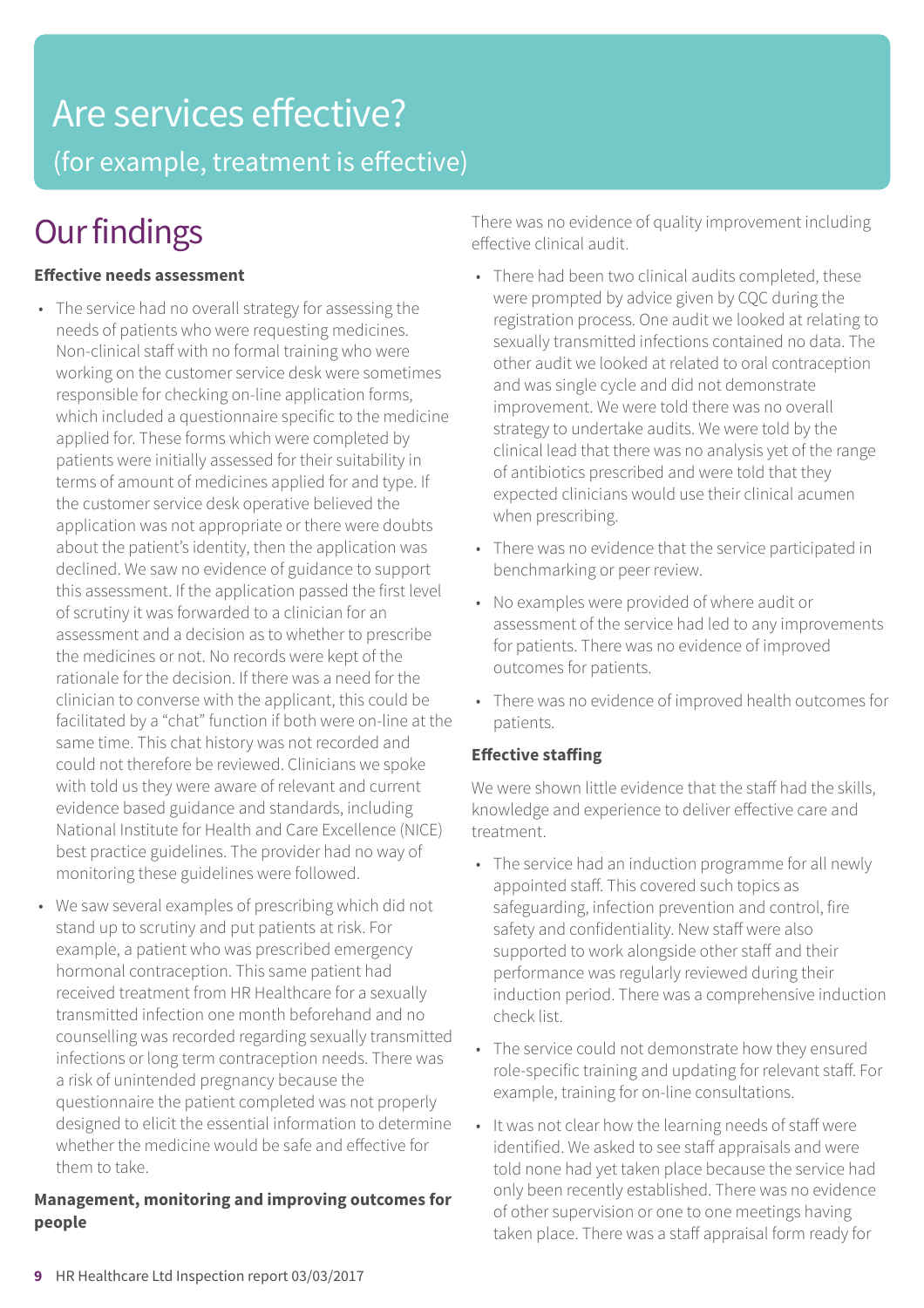## Are services effective? (for example, treatment is effective)

use. The provider had no oversight of the appraisal and continuous professional development of clinicians who prescribed medicines. Non-clinical staff had access to on-line training to meet their learning needs; however the manner in which this was delivered made it ineffective

## **Coordinating patient care and information sharing**

The information needed to deliver care and treatment was not available to relevant staff in a timely and accessible manner as staff did not have access to patient's medical notes and were reliant on the patient's summary of their medical history. Clinicians were unable to be certain what other medicines patients were taking before deciding on whether to approve a prescription application.

- As HR Healthcare was not an NHS provider there was no access to 'special notes'/summary care record which detailed information provided by the person's GP.
- The service only shared relevant prescription information with other services (GPs) if consent was given by the patient on the application form. This was an "opt in" option rather than an "opt out". We were told almost no patients opted in, though no data on this was collected.

• We saw no evidence of the provider working collaboratively with other services, other than the supplying pharmacy.

## **Consent to care and treatment**

Staff did not have an understanding of how to seek patients' consent to care and treatment in line with legislation and guidance.

• Staff did not understand the relevant consent and decision-making requirements of legislation and guidance, including the Mental Capacity Act 2005. Clinicians failed to respond appropriately to scenarios we gave them relating to patients capacity to make their own decisions.

Management and clinicians we spoke with believed that the fact a patient was able to complete and on-line form was sufficient to evidence their capacity to make decisions about their care. One member of the customer service team told us that the system was not capable of identifying people with learning disabilities.

• The provider told us they only treated adults (Patients over 18). However there was no evidence they carried out checks on whether applicants were over 18 years of age.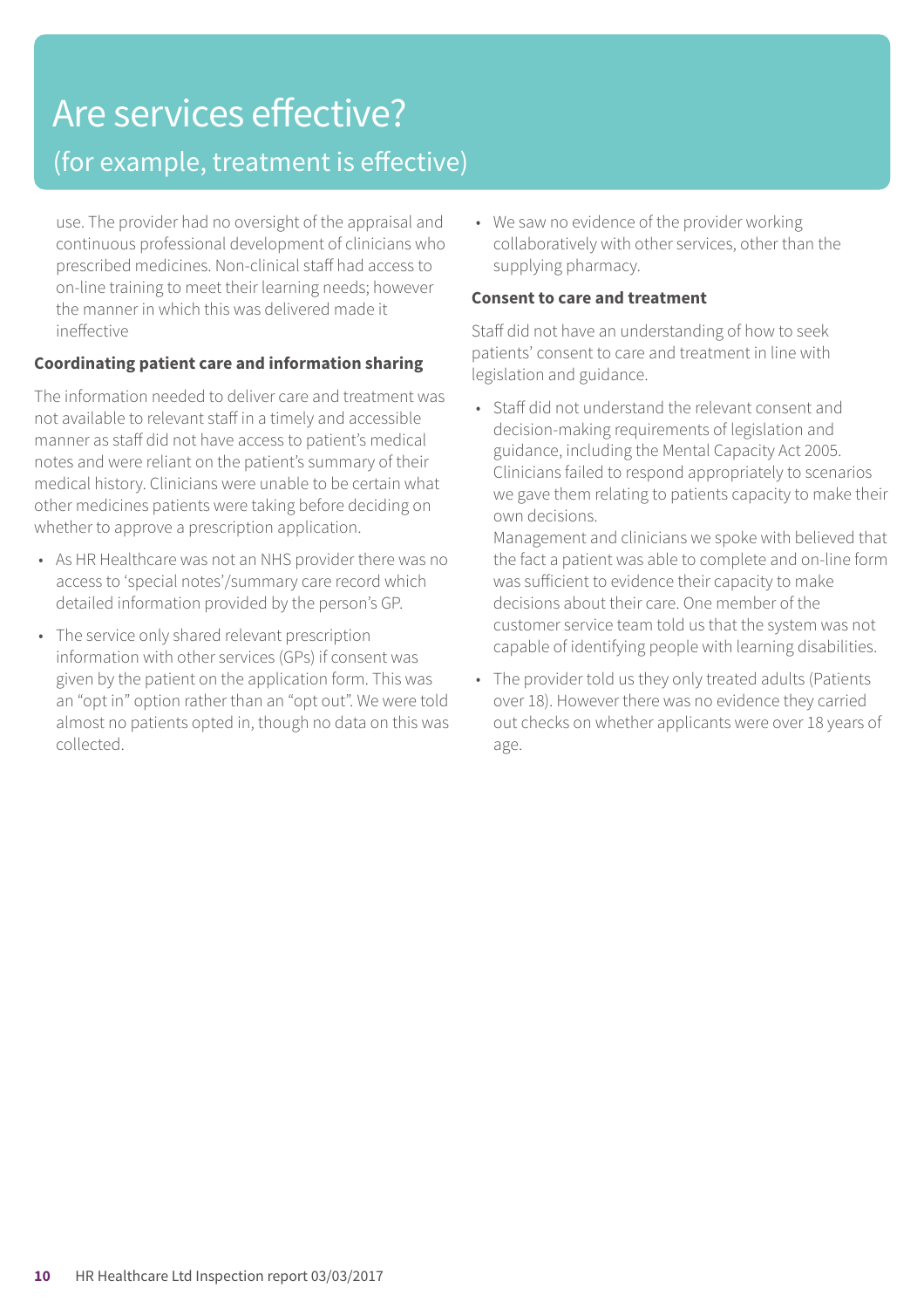## Are services caring?

## **Our findings**

## **Kindness, dignity, respect and compassion**

We observed members of staff were courteous and very helpful to patients when speaking to them on the telephone.

- We noted that the customer satisfaction rating on Trustpilot for the service was high (9.5 out of 10). Patients were able to rate their experience from one to five stars. We were told that if a rating was between one and three stars, then a member of the customer services team would ring the patient back to establish the reason for the low rating. No records of these calls, the reason for the rating or the result were kept. This made it difficult for the provider to learn and improve services.
- The provider did not conduct any customer feedback surveys. The registered manager told us that they would consider patient and staff surveys as a method of gathering feedback in future. We saw no evidence of cooperation with other healthcare services in relation to auditing patient experiences to improve services.
- We saw that one member of the customer service team had received thanks and flowers from a patient for the assistance they had provided.

### **Care planning and involvement in decisions about care and treatment**

The service provided limited facilities to help patients be involved in decisions about their care:

- Staff told us that translation services were not available for patients who did not have English as a first language. The provider's website only had information and application forms in English.
- Information on the provider's website informed patients about each medicine that was on offer and what might be the suitable dose for the condition it was intended for. Some information on the website was misleading and potentially putting patients at risk. For example one medicine used for acne is contraindicated in pregnancy, the website stated pregnancy may make acne worse on the first page, it was only if the patient made further investigations in later pages that they found information that the medicine should not be used during pregnancy (there is a risk of harm to the baby).
- The price of medicines was clearly displayed on the provider's website.
- Staff had received training in confidentiality and information governance. The provider told us that the security of patients' personal data was ensured through third party technical support and encryption services.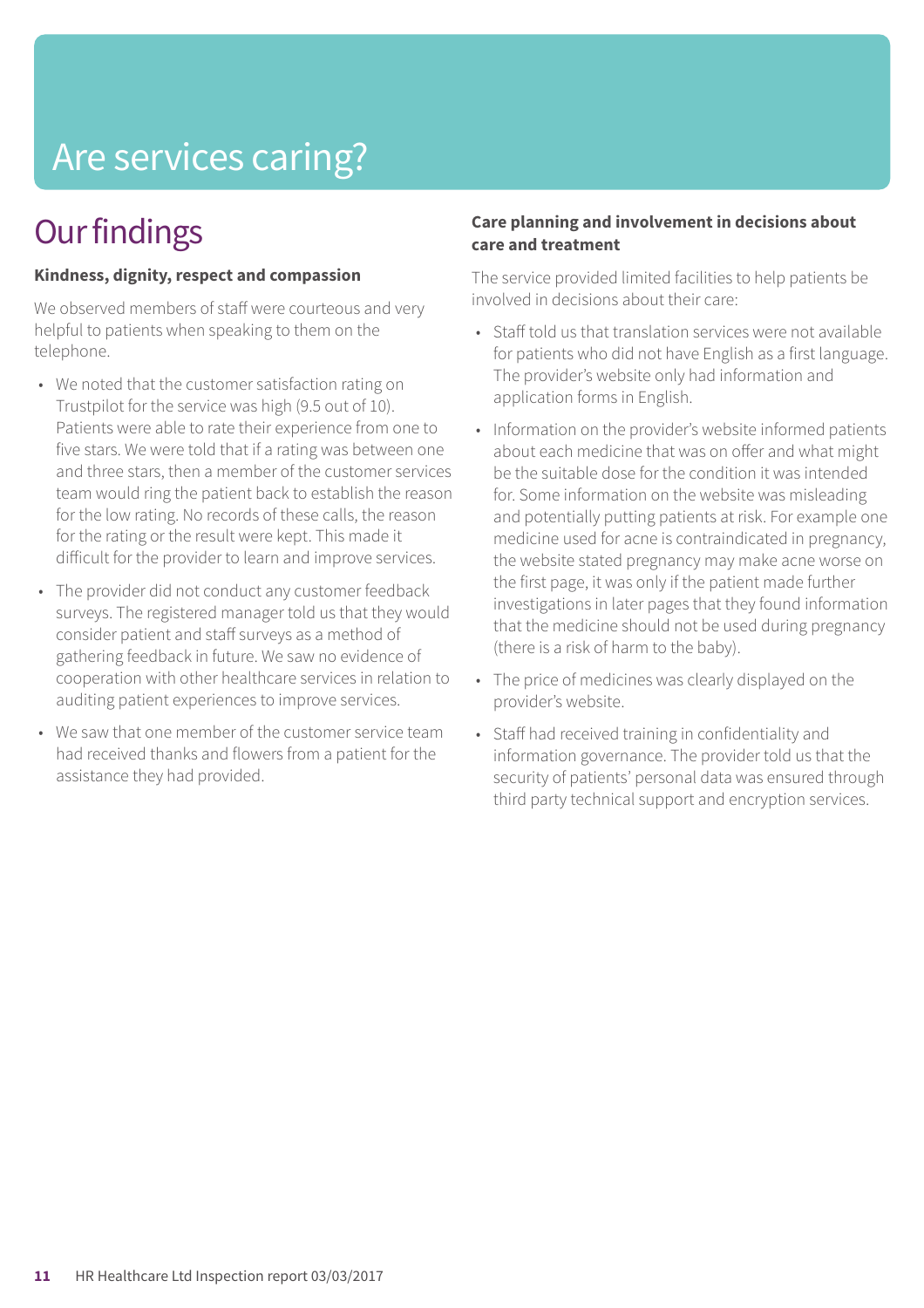## Are services responsive to people's needs? (for example, to feedback?)

## **Our findings**

## **Responding to and meeting people's needs**

- All patients using the service referred themselves for medicine prescriptions. None were referred from NHS services.
- Whilst the provider's website was available 24 hours a day and seven days a week, they operated from 9am to 5pm on weekdays. Patients logged onto the provider's website and gave their personal details and credit card information for payment and identification purposes. Once they had completed an on line questionnaire for their preferred medicine, the application was sent via the system to the customer service desk. An assessment was made by non-clinical staff at this stage as to the validity of the application. Once it passed or failed this stage it was sent via the system onto one of the prescribing clinicians, who made a further assessment and either declined or approved the application. The reasons for applications being declined were passed by the clinician to the customer service team who would call the applicant and feedback the reason for the decision. The reason for the decision to decline and the feedback to the customer were not always recorded, so were unavailable for scrutiny by the inspection team. Approved applications led to a prescription being issued and the medicines being dispensed by the co-located supplying pharmacy, then packed and posted out by HR Healthcare staff. A third party courier company were responsible for delivery to the patient's address.

### **Tackling inequity and promoting equality**

- The provider treated all adults, aged 18 and over, having a UK postal address. The provider did not discriminate against any client group.
- No translation services were provided either on the website or in any correspondence with the patient. We spoke to the provider about this and they told us because the service was available to the whole of the UK population, it would be difficult to provide translation services for all minority groups living in the

UK. The provider had made no assessment of the need for patients with sensory impairment and how they might potentially access their website. For example, the use of screen readers.

### **Access to the service**

- Patients accessed the service via the website from their computer or other portable device with internet access.
- This was not an emergency service and unlikely to be a service that a patient would access in case of an emergency. There was no information of the provider's website to advise anyone with an emergency to contact the appropriate service (999, their own GP or NHS 111).
- Patients who left satisfaction comments on the Trustpilot service were generally very happy with the service. Recent comments indicated patients were pleased with the price and speed of the service.

## **Listening and learning from concerns and complaints**

- There was no information on the provider's website about how to make a complaint. There was no direct method for patients to make a complaint. Patients could express dissatisfaction by giving a low rating on the customer satisfaction page. Low ratings prompted a call back from the customer service team; however these calls were not documented or otherwise recorded, so there was no system for recording and monitoring this feedback.
- We were shown a complaints policy, however this was only available to the registered manager's laptop or in a paper copy held in the provider's policy file. We spoke to the registered manager about these issues and they agreed that additional functionality on the website was required and a system for logging, recording and monitoring complaints was needed. We noted that soon after the inspection the provider had added information and functionality to the website relating to making complaints.

We were told that no complaints had been received by the service to date.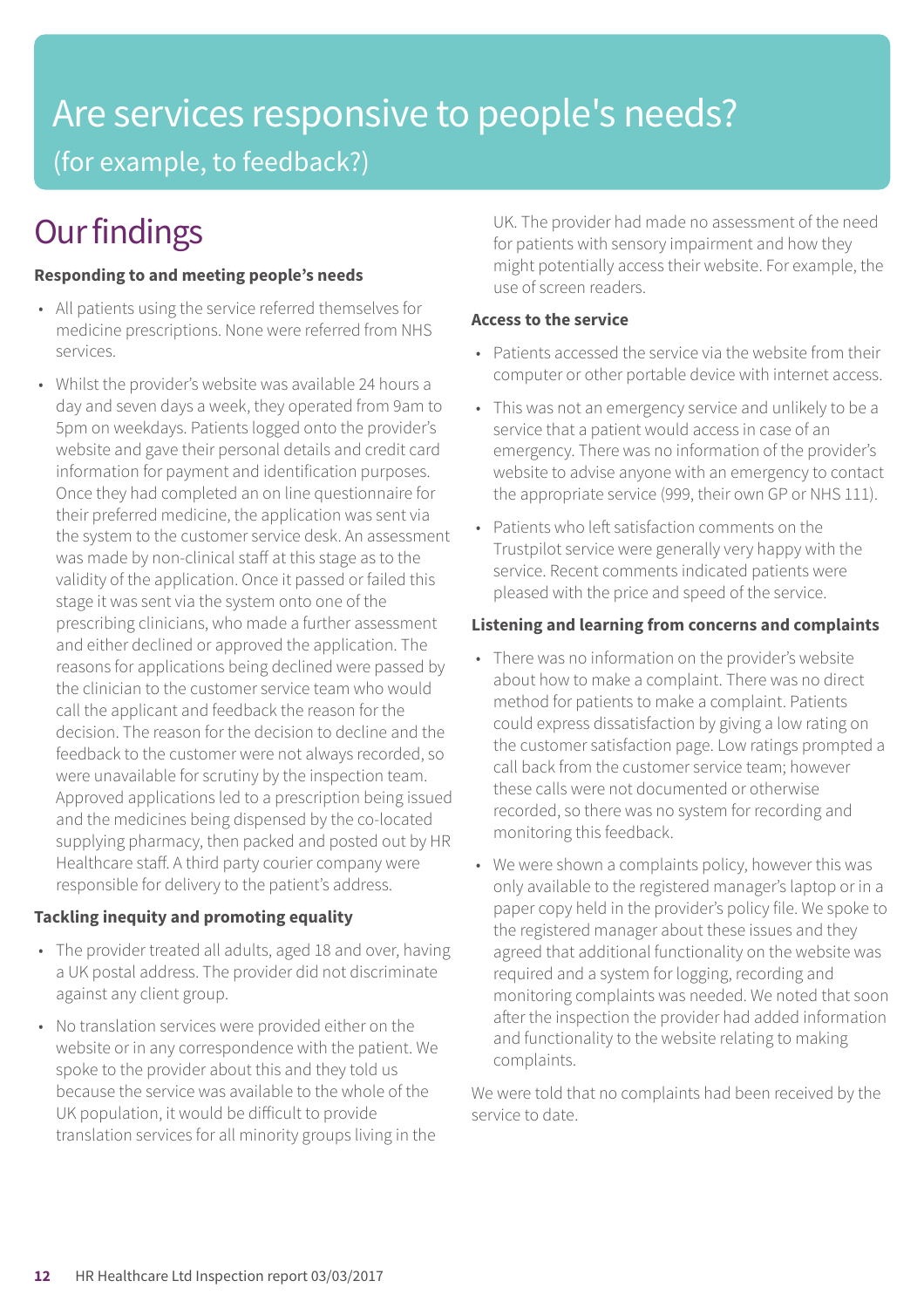## Are services well-led?

(for example, are they well-managed and do senior leaders listen, learn and take appropriate action?)

## **Our findings**

## **Vision and strategy**

We were not shown evidence that the service had a clear vision to deliver high quality care and promote good outcomes for patients.

- The service had a statement of purpose, however staff could not tell us about its contents and objectives.
- There was no strategy or supporting business plans that reflected the vision and values.
- There was no clear organisational structure.
- We were told that no structured business or quality meetings took place and that when informal discussions did take place, these were not documented.

### **Governance arrangements**

The service did not have an overarching governance framework to support the delivery of the strategy and good quality care:

- Service specific policies were written but not available to off-site staff, and only to on-site staff in paper form contained in the provider's policy folder or on the registered manager's laptop computer.
- There was no system of quality improvement including clinical and internal audit to monitor quality and to make improvements. The two audits we were shown were incomplete and we were told they were only completed as a result of feedback from the CQC registration team. Many recordable data items were not recorded, making audit difficult. For example, clinical decision making.
- Arrangements for identifying, recording and managing risks, issues and implementing mitigating actions were sparse. There was no risk register and little awareness of clinical risk.

### **Leadership and culture**

• During the inspection the provider of the service failed to demonstrate they had the experience, capacity and capability to run the service and ensure high quality care. We noted that the provider was responsive to the feedback we gave them and responded quickly to some of the issues we raised. The provider sent us some

updated or new protocols which attempted to address some of the issues we raised, however they were not well thought out and only went some way to resolving the problems we identified. For example, a generic patient safety information document which failed to address the individual information required for each medicine and its relation to the patient it was prescribed for.

- Staff told us the managers were approachable and always took the time to listen to members of staff.
- The provider was aware of and had systems in place to ensure compliance with the requirements of the duty of candour. (The duty of candour is a set of specific legal requirements that providers of services must follow when things go wrong with care and treatment).This included support training for all staff on communicating with patients about notifiable safety incidents. The management encouraged a culture of openness and honesty. However the service did not have systems in place to identify and record effectively when things went wrong with care and treatment:
- The service did not keep written records of verbal interactions with patients.
- Staff told us there was an open culture within the service and they had the opportunity to raise any issues and felt confident and supported in doing so.
- Staff said they felt respected, valued and supported, particularly by the managers.

### **Seeking and acting on feedback from patients, the public and staff**

- The service encouraged and valued feedback from patients via the Trust Pilot customer satisfaction system. There was no effective system for seeking feedback from the public and staff.
- The service had gathered feedback from staff through ad hoc discussion. We were shown the minutes of one meeting that had taken place in March 2016. The meeting covered training, CQC, health and safety and complaints/compliments/SEAs. We spoke to the registered manager about this, we were told they knew the meeting regime required improvement and were seeking to have more regular documented and structured meetings. We were sent a proposed meeting schedule the day after the site visit.